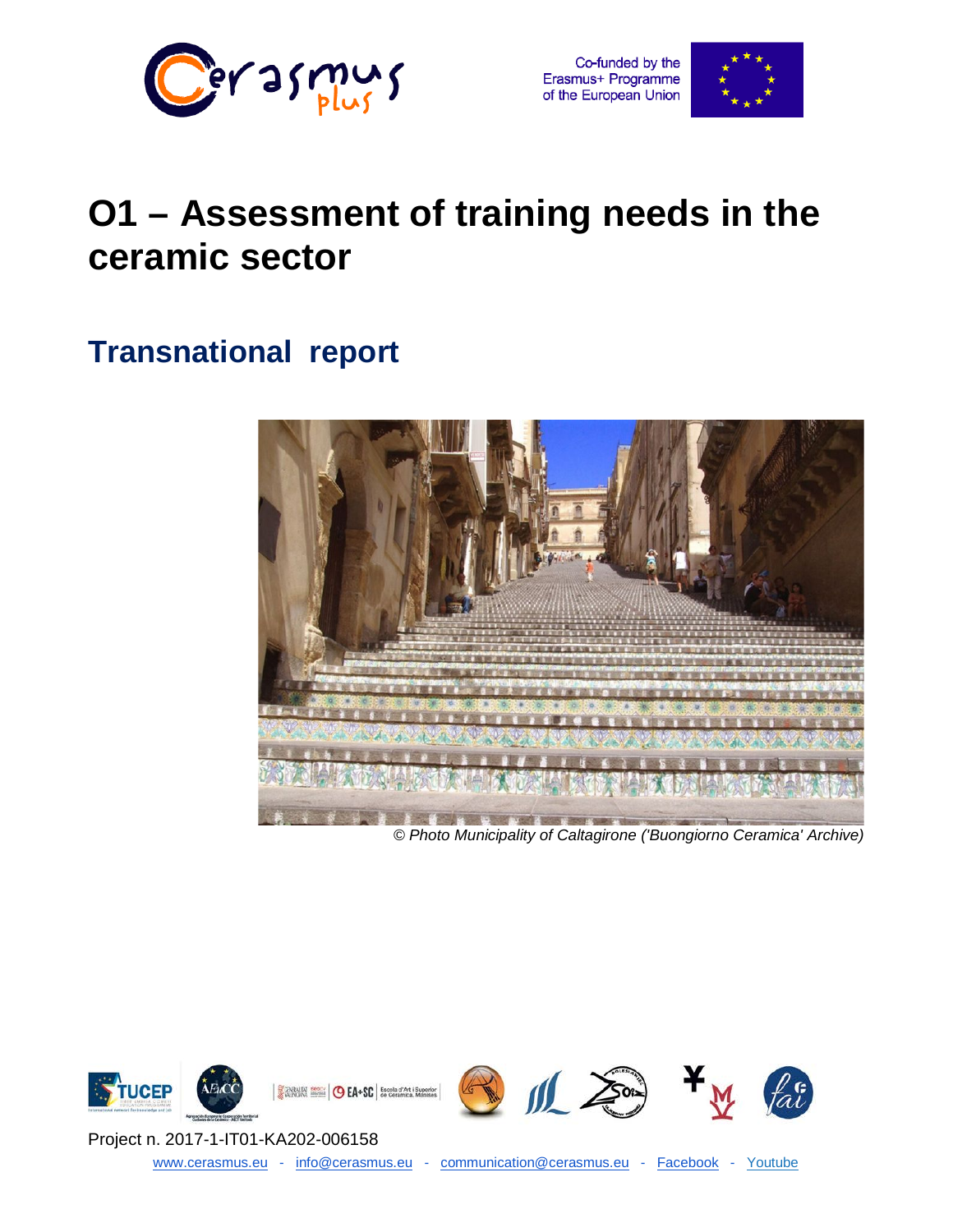



#### **Document information**

| Document title         | $O1$ – Assessment of training needs in the ceramic sector –<br><b>National Report</b>                                                                                                            |
|------------------------|--------------------------------------------------------------------------------------------------------------------------------------------------------------------------------------------------|
| Document information   | Report within each national team involved in the project<br>report the results of the survey realised in their country and<br>aimed at the assessment of training needs in the ceramic<br>sector |
| Project title          | Cerasmus+                                                                                                                                                                                        |
| Project number         | 2017-1-IT01-KA202-006158                                                                                                                                                                         |
| Document recipients    | Project stakeholder                                                                                                                                                                              |
| Confidentiality status | Project stakeholder                                                                                                                                                                              |
| <b>Delivery Date</b>   | 05/07/2018                                                                                                                                                                                       |
| <b>Status version</b>  | Final                                                                                                                                                                                            |
| <b>Authors</b>         | Amparo Vidal Gramage - EASCM                                                                                                                                                                     |
| Reviewed by            | Maria Jose Sanz, Pascual Timor - - EASCM                                                                                                                                                         |
| Contributors           | Chiara Marchetta - TUCEP                                                                                                                                                                         |

#### **Disclaimer**

This project has been funded with support from the European Commission. This deliverable reflects the views only of the author, and the Commission cannot be held responsible for any use which may be made of the information contained therein.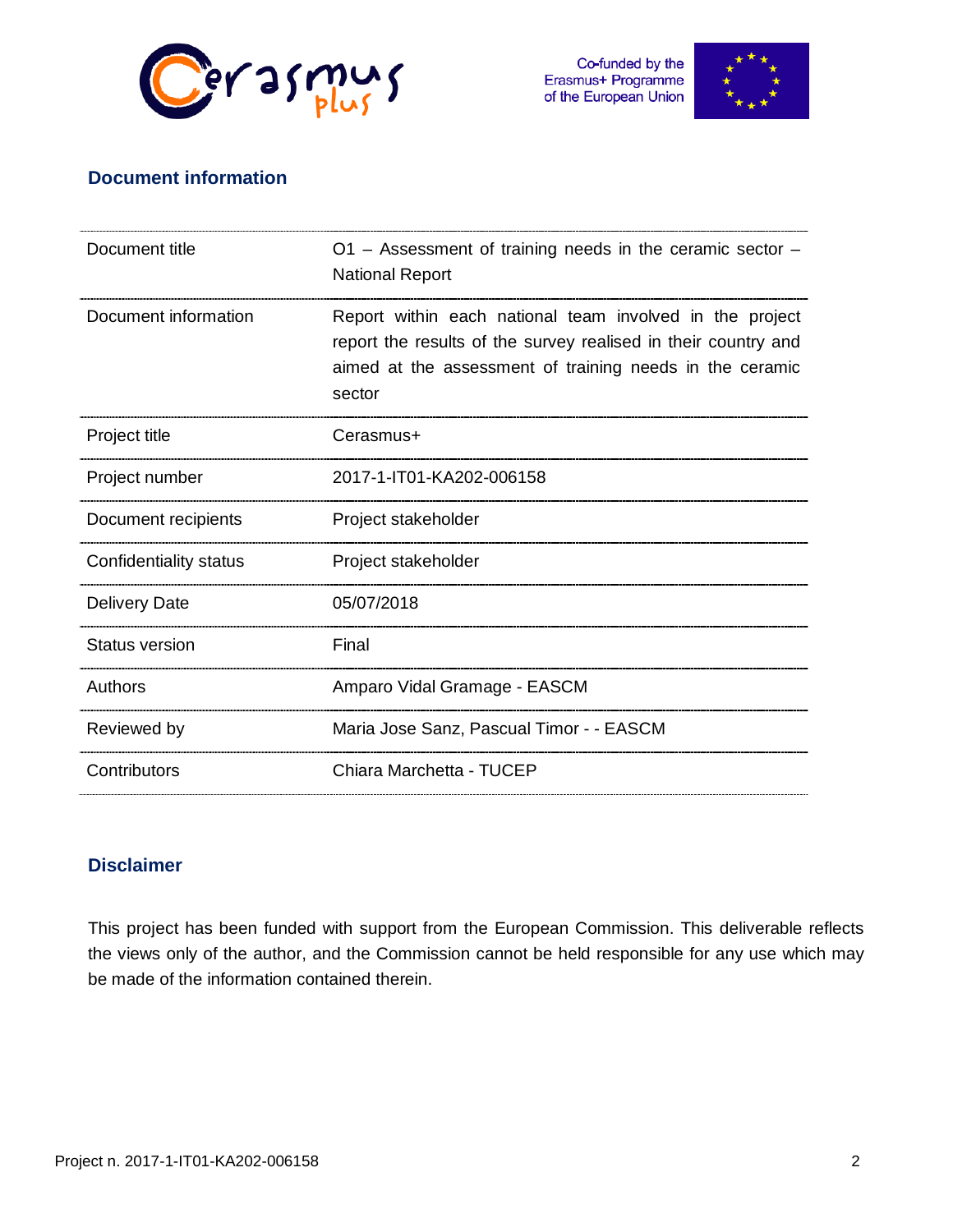



#### **Index**

| $\mathbf{1}$   |                  |  |  |  |  |  |
|----------------|------------------|--|--|--|--|--|
|                | 1.1              |  |  |  |  |  |
|                | 1.2 <sub>1</sub> |  |  |  |  |  |
|                |                  |  |  |  |  |  |
|                |                  |  |  |  |  |  |
| $\overline{2}$ |                  |  |  |  |  |  |
| 3              |                  |  |  |  |  |  |
| $\overline{4}$ |                  |  |  |  |  |  |
|                | 4.1              |  |  |  |  |  |
|                | $4.2^{\circ}$    |  |  |  |  |  |
| 5              |                  |  |  |  |  |  |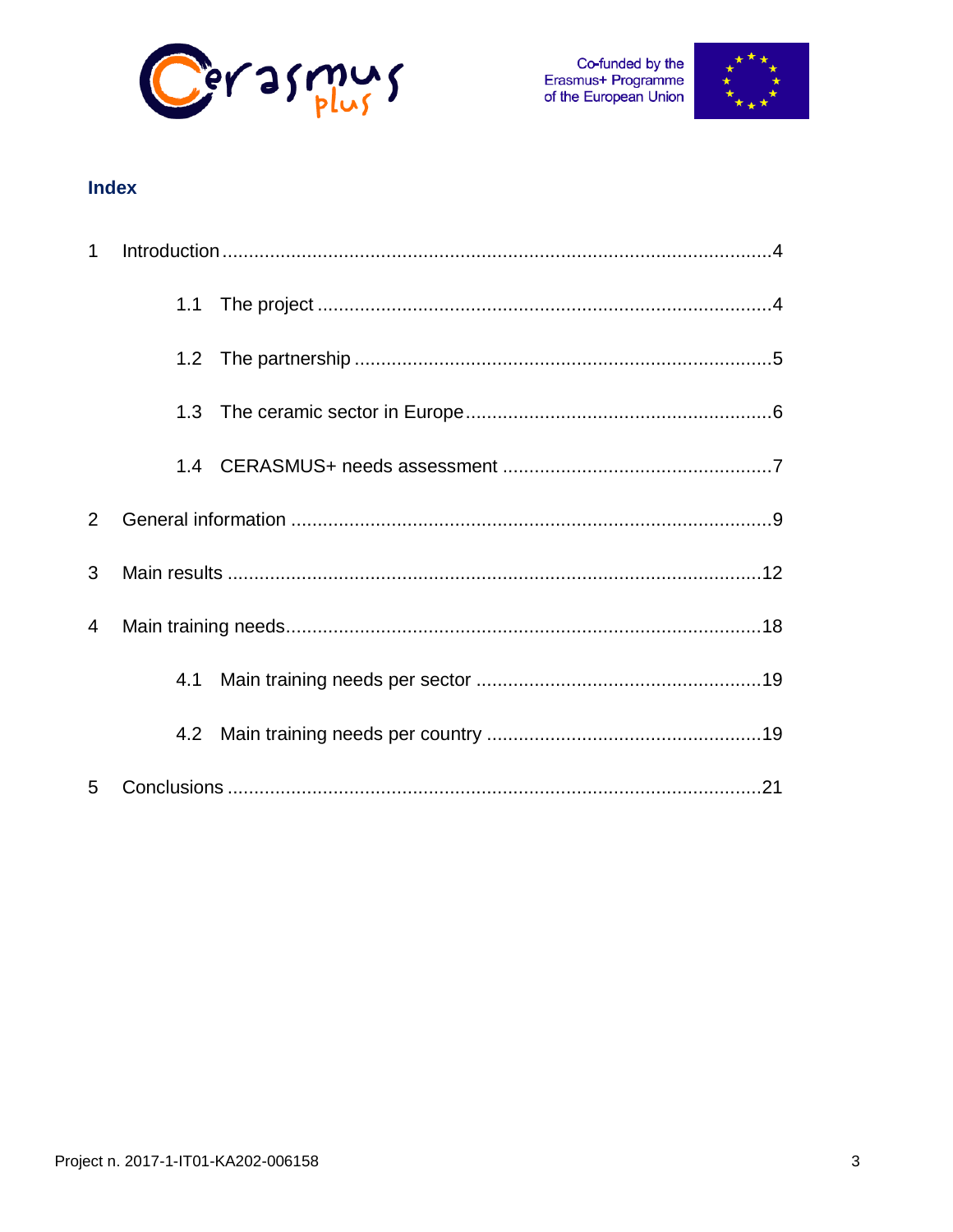



## <span id="page-3-0"></span>**1 Introduction**

## <span id="page-3-1"></span>**1.1 The project**

Co-funded by the European Programme Erasmus+, the Cerasmus+ project aims to **protect the EU traditional heritage and to modernize the ceramic sector** through 3 main objectives:

- Creating a European networking of ceramics stakeholders.
- Combining ceramics tradition with innovative design and production techniques.
- Revising and innovating vocational education in the ceramics sector through work based learning models.

The Cerasmus+ project implements as first step a field analysis to explore the needs for competences, for assuring the sector development through networking, protection of immaterial heritage and innovation.

The second step is the **design and implementation of an on-line virtual environment** addressed to ceramics key actors and stakeholders to discuss the main issues emerged from the assessment stage and to open a permanent forum and assuring closer cooperation.

Finally, the project foresees the **planning and testing of specific curricula for initial and continuous vocational training**, focused in work based learning and aimed at gaining transversal and professional competences for the improvement of the sector "value chain".

The partnership is working to work both on **initial and continuous vocational education and training**. This way, the needs for growth and development of ceramics craft will be addressed with reference to those who are going to work in the sector in a few years, as well as with reference to the actual craftsmen so to provide a systemic approach including specific activities based on WBL to enable and support step by step ceramics craft businesses to protect the EU traditional heritage, strengthen and modernize the ceramic sector value through the introduction of new learning models, of production techniques which keep together tradition and innovation, of methodologies for enhance networking between VET and ceramic craft industry. **Work-based learning** (WBL) is a powerful way to support youth employment and qualification, and human resource development in enterprises, but the potential it has to offer has not yet been fully exploited in Europe.

Moreover, the project methodology provides to build online and in presence tools for **permanent discussion among stakeholders** as policy makers, VET providers and ceramics craft businesses, social partner organisations, as well as an **impact evaluation** which will monitor how and how much the model built in the project supported VET education and ceramics craft sector coherently to their growth and quality targets.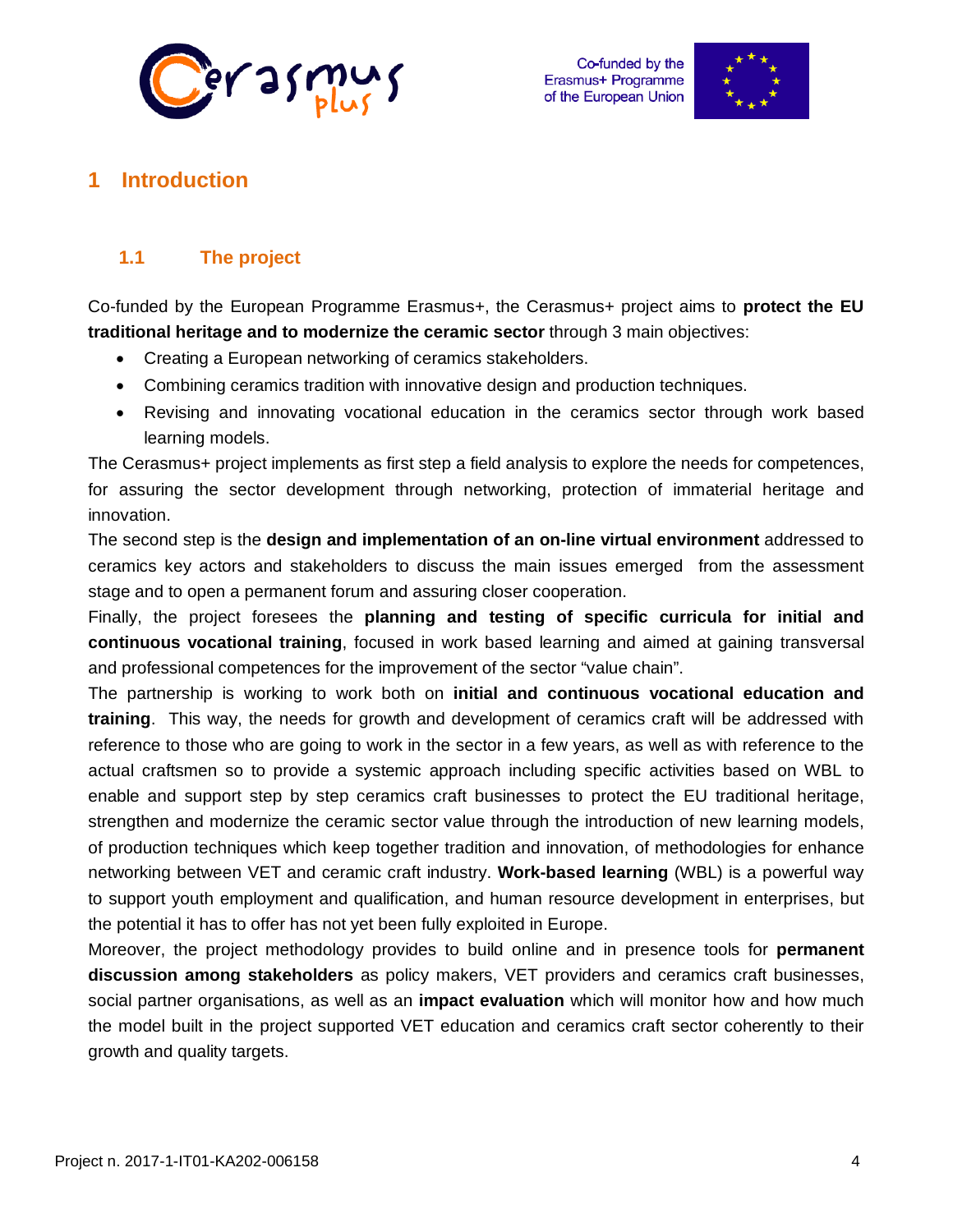



Eight partners are realising the project activities in **6 European countries**: Italy, Spain, Finland, Czech Republic, Poland, Hungary.

The CERASMUS+ project started on October 2017 and will end in September 2019.

### <span id="page-4-0"></span>**1.2 The partnership**

The project partnership includes several representatives of key actors in the fields of VET policies, education and training, ceramics craft businesses, as well as organizations developing projects and services for the ceramic sector stakeholders.

- **TUCEP – Tiber Umbria Comett Education Programme – Coordinator** Perugia, Italy
- **Agrupacion Europea de Cooperacion Territorial Ciudades de la Ceramica** Talavera de la Reina, Spain
- **Escuela de Arte y Superior de Cerámica de Manises** Manises, Spain
- **Istituto Superiore Secondario " V. Calò"**  Grottaglie, Italy
- **Forssan ammatti-instituutti** Forssa, Finland
- **Masarykova střední škola Letovice, příspěvková organizace** Letovice, Czech Republic
- **Zespół Szkół Ogólnokształcących i Zawodowych im. Majora Henryka Sucharskiego w Bolesławcu** Bolesławcu, Poland
- **Kecskeméti Kortárs Müvészeti Mühelyek** Kecskemét, Hungary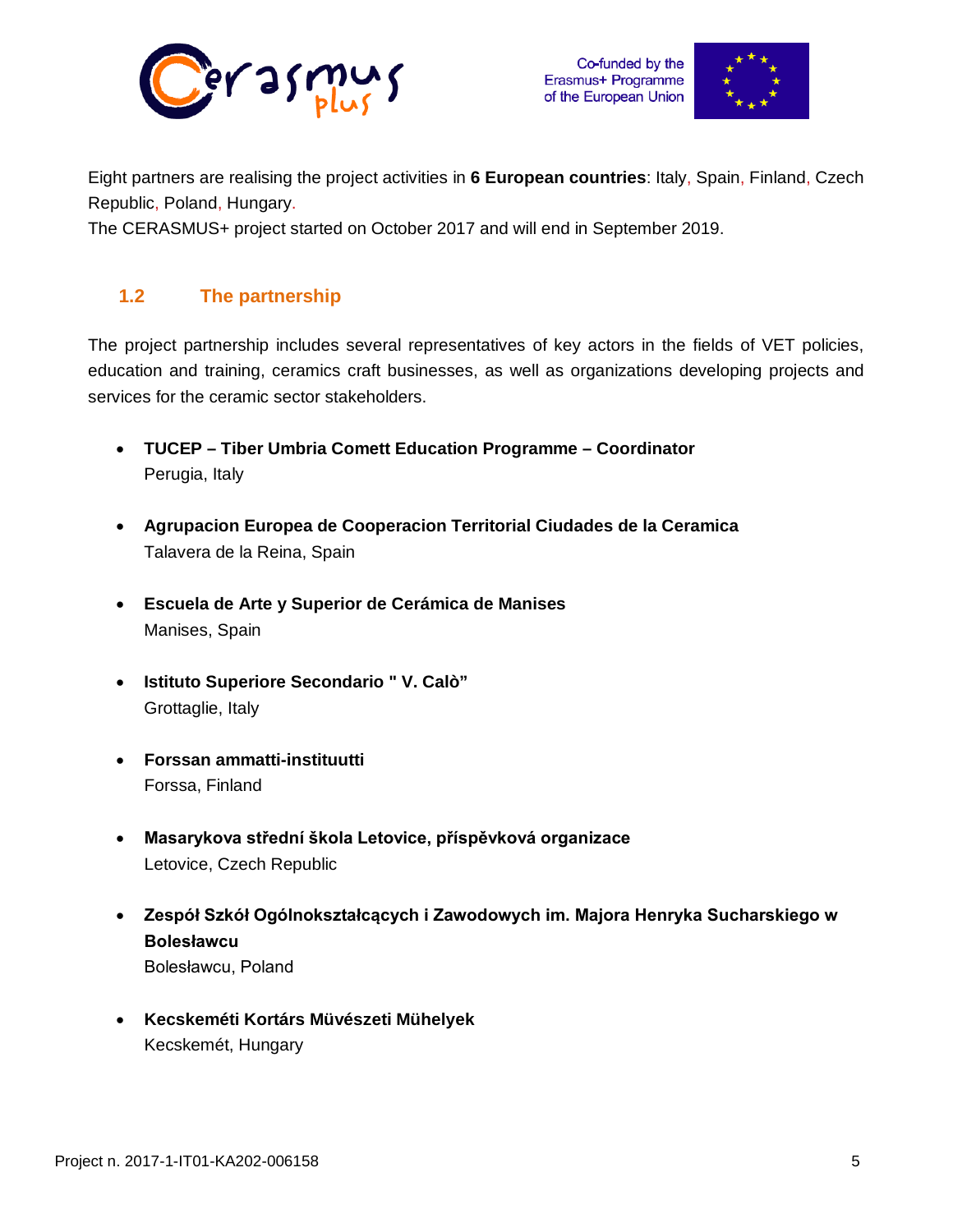



#### <span id="page-5-0"></span>**1.3 The ceramic sector in Europe**

Many European countries have long traditions and culture of crafts. The crafts sector contributes to the countries' uniqueness and appeal to visitors. In addition, it boosts the regional economy as a source of local employment, social and economic stability.

In Europe crafts sector boasts of 25.3 million non-primary private enterprises, out of which 99.8% are craft and small and medium sized enterprises, employing more than 66% of Europe's workforce i.e. around 98 million people. The turnover of craft industry ranges from 25% to 55%. So, in Europe, small enterprises and craft businesses are a prominent source of jobs and a breeding ground for business ideas.

Ceramics is one of the most ancient man-made forms of art and handicraft and, over the centuries, the evolution of artistic and handicraft skills has always had a great visibility. Nowadays the ceramic technical knowledge has gradually spread worldwide, maintaining its high artistic and handcraft characteristics of knowledge, with many cultural and craft operators working in a professional, usual, continuous way, but even with many enthusiasts and hobbyists operating for fun and passion.

Both artistic and crafts parts are deeply interconnected and often ceramic art-works become objects for use, furnishing, sculptures and decorative, finding the favors of many types of public. Moreover ceramic production found a major development in some areas of "ceramic identity", creating districts and clusters of artists, craftsmen, associations, artistic schools and museums.

Today national and international networks have been built and consolidated through cultural, productive, scholastic and institutional collaborations, developing contacts and cooperation opportunities but even organizing and promoting events such as festivals, markets, workshops, symposiums, exhibitions and prices.

Despite of this strengths, today the crafts sector, included ceramics one, faces several issues such as the fierce global competition of cheaper products, loss of skills and traditions, difficulties of getting into the market, losing customer appeal of traditional crafts' products, lack of financial resources and economic capacity, as the sector is mostly dominated by micro-enterprises, self-employed or hobbybased establishments.

It is therefore necessary to face new challenges for ceramics craft sector, which need updated competences and skills based on the actual needs of productive environment. According to European perspective, WBL can meet the twin goals of improving individuals' employability and increasing economic competitiveness in the ceramics craft sector: Member States and social partners already committed themselves in the Bruges Communiqué, the European agenda for cooperation in vocational education and training (VET), to the objective of including work-based learning in all initial VET courses.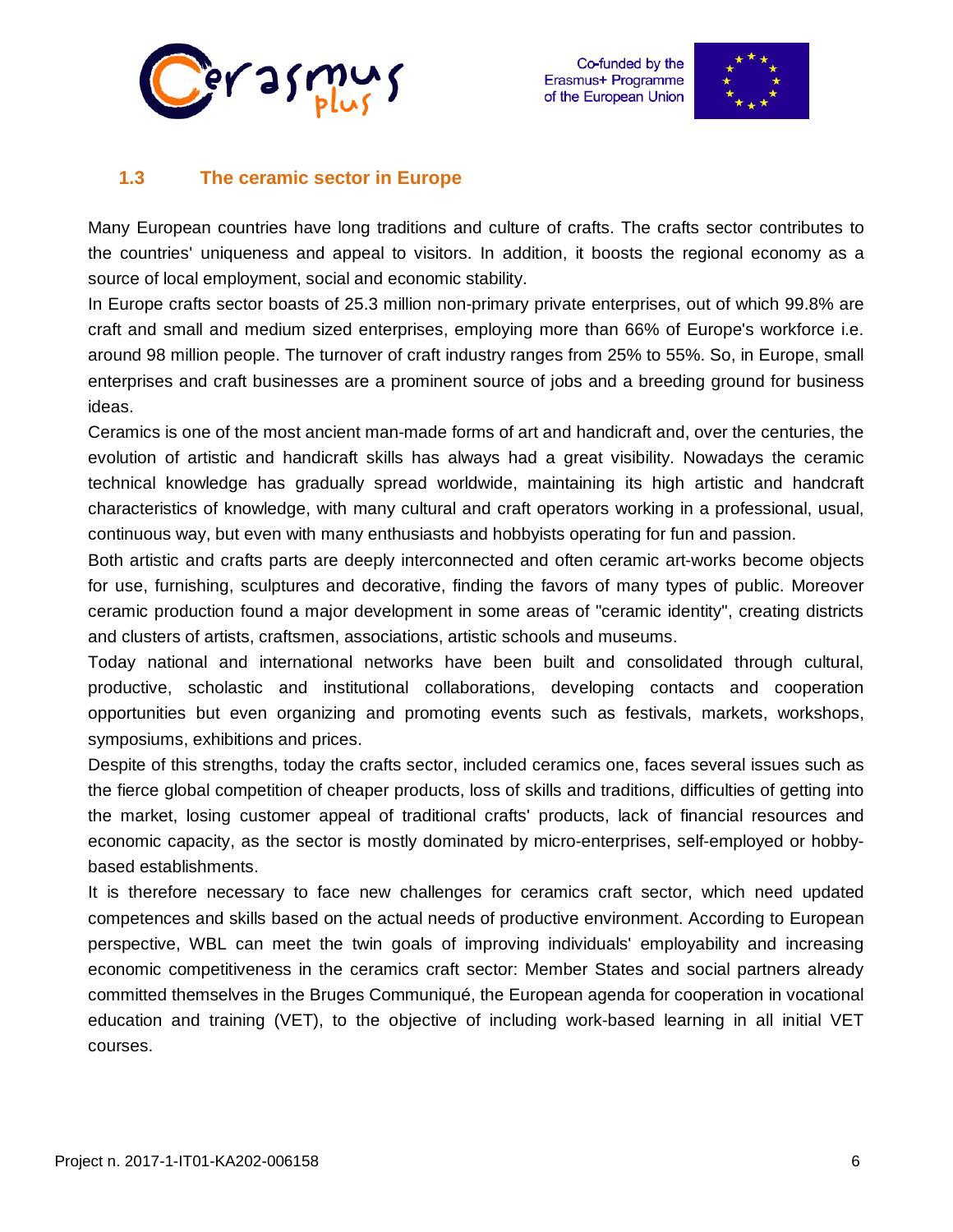



Given this context, it is really important on one hand, to protect the EU traditional heritage, on the other hand to strengthen and modernize the ceramic sector value through the introduction of new work-based learning models, of production techniques which keep together tradition and innovation, of methodologies for enhance networking between VET and ceramic craft industry.

#### <span id="page-6-0"></span>**1.4 CERASMUS+ needs assessment**

As project first step, the partners performed a **preliminary field analysis to let ceramics key actors and stakeholders explore their needs for competences for assuring sector development through networking, protection of immaterial heritage, innovation**.

The field analysis has been carried out by realizing a survey among ceramics key actors and stakeholders.

To do this, a questionnaire has been developed and administrated to about 50 ceramics craft key actors and project stakeholders' representatives for every country involved in the project. The structure of the questionnaire has been developed after specific preliminary contacts with relevant stakeholders in order to collect information about ceramics sector's needs for competences.

The questionnaire intended to determine the necessary skills for a ceramic professional and it has been structured into six blocks:

- General information defining the profile of the respondent.
- Professional skills, the abilities required to perform a position in the ceramic sector.
- Artistic and craft skills, related to the art, history and tradition of ceramics.
- Functional skills, defined as those that relate to specific professional functions.
- Transversal skills, those that relate to other different, transversal and multidisciplinary skills.

Management skills, the skills of those who exercise leadership or supervision roles.

Each block has been structured including a group of skills in order to define a profile of the single skill to be valued by the intervieews.

The questionnaire administrated is showed in **Annex 01**.

**Target groups** have been reached through direct contact from partnership organisations (national and European networks), networking with craft associations and stakeholder organizations already cooperating with the partnership.

After collecting survey answers, the partners worked on data systematisation through the realisation of **National reports**, documenting the results of the analysis country by country (**Annexes 05 to 10**). Then, National reports have been analysed and the collected data allowed the realisation of the present **Transnational report**, including the results of the assessment of training needs in the ceramic sector at European level.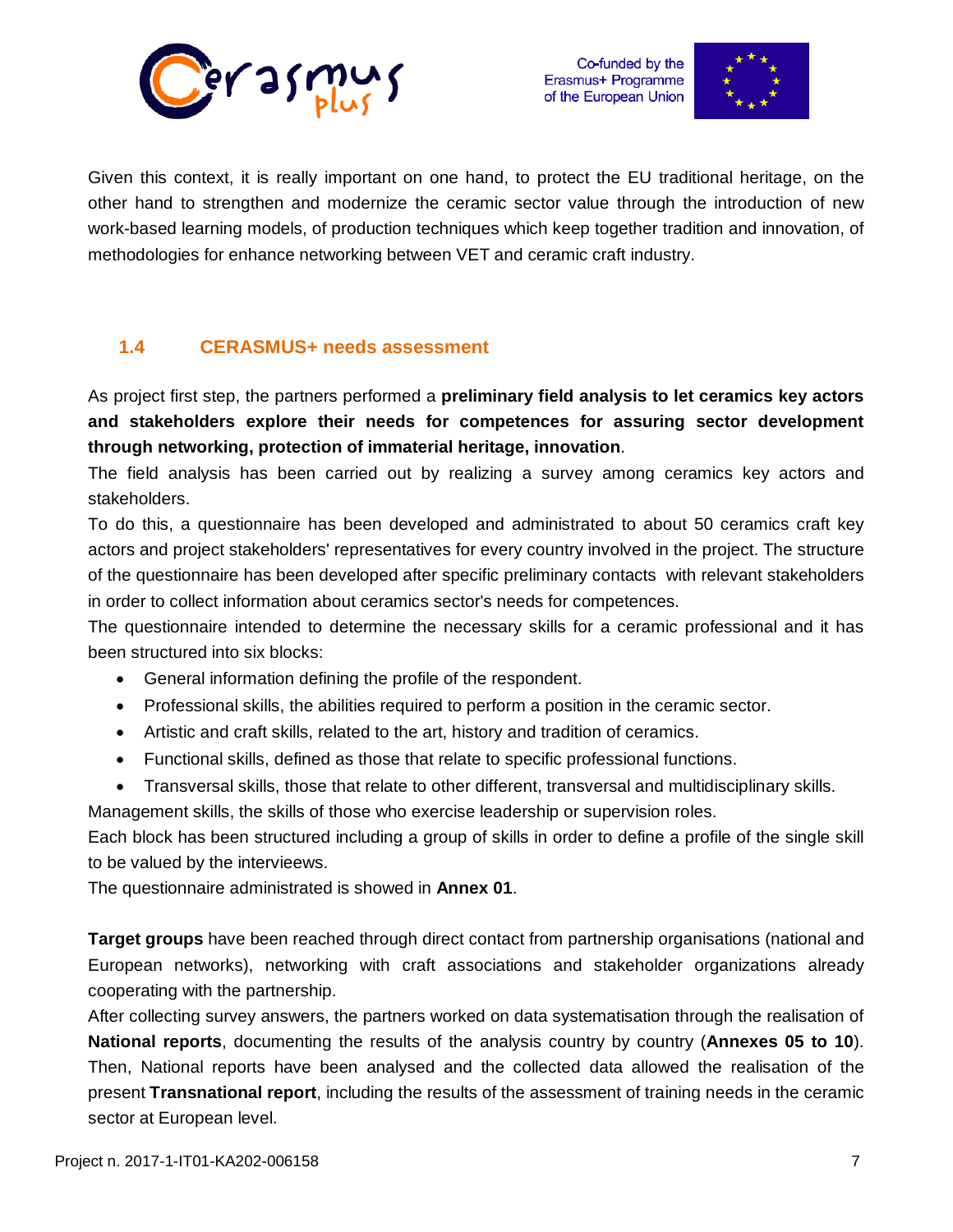



On the basis of these data, starting from November 2018, the partnership will build a model including specific curricula and reference educational resources for initial and continuous VET, focused in work based learning, aimed at letting ceramics professionals gain transversal and professional competences for the improvement of sector "value chain", of models and means for valorization of urban environment, and for supporting business start-up.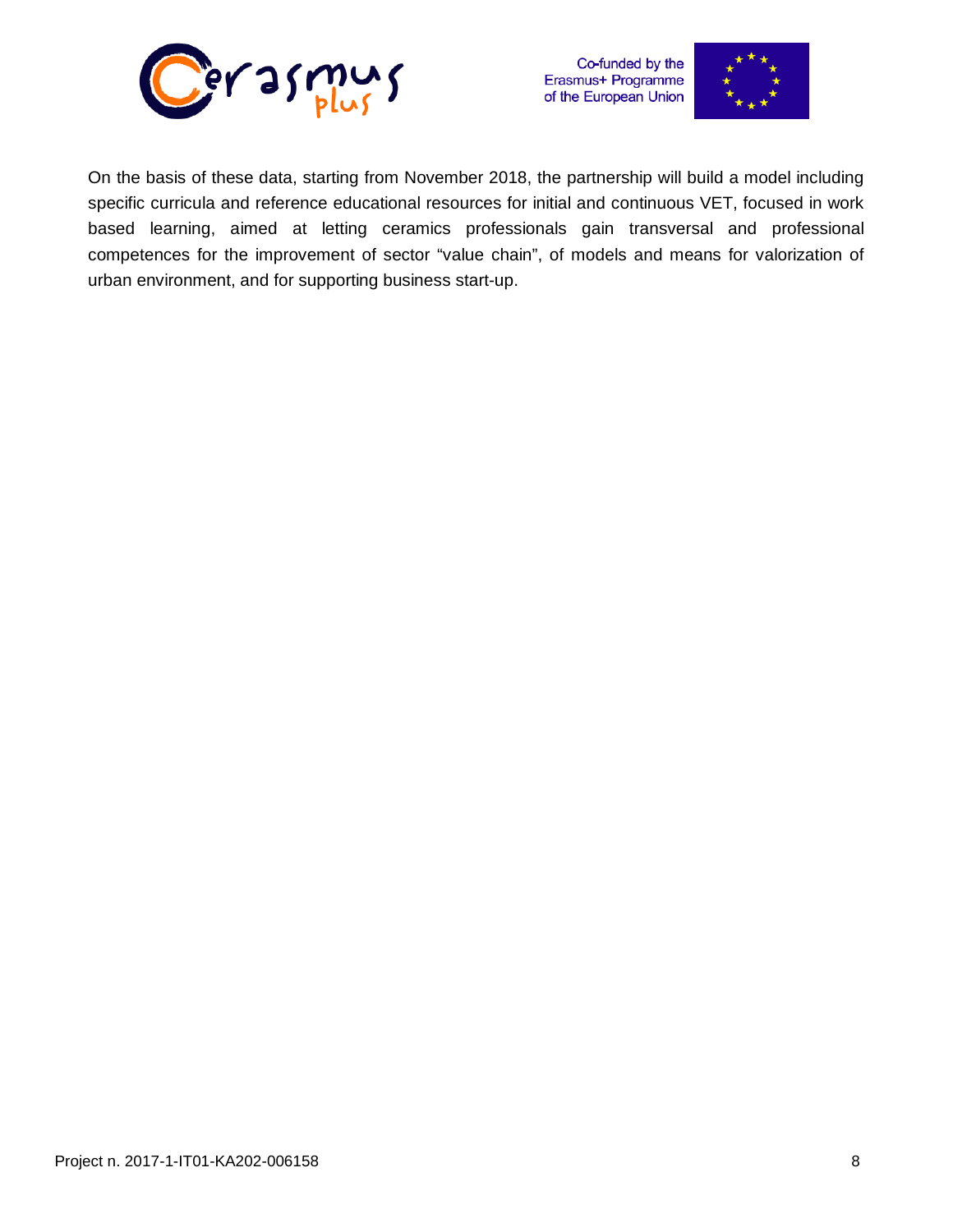



## <span id="page-8-0"></span>**2 General information**

#### **Participation**

The total number of respondents has been 301 and the distribution by country is shown in the following table. More information about the countries' contribution can be found in each national report*.*

| <b>COUNTRY</b>        | Number of answers |
|-----------------------|-------------------|
| Spain                 | 67                |
| Italy                 | 57                |
| Finland               | 37                |
| <b>Czech Republic</b> | 57                |
| Hungary               | 45                |
| Poland                | 23                |
| <b>Others</b>         | 15                |

#### **Participation per sector of activity**

The participation per sector of activity is shown in the following graph. Organisations working in education, artistic and handicraft represent more than a half of the participants. The other half belongs to the remaining sectors.

Some target sectors as industry or culture registered a lower participation.

Anyway we need to consider that the participants' profile between countries is very different: some countries as Finland or the Czech Republic have more representatives of Education organisations while in Italy or Hungary artistic and handicrafts organisations contributed more in the survey..

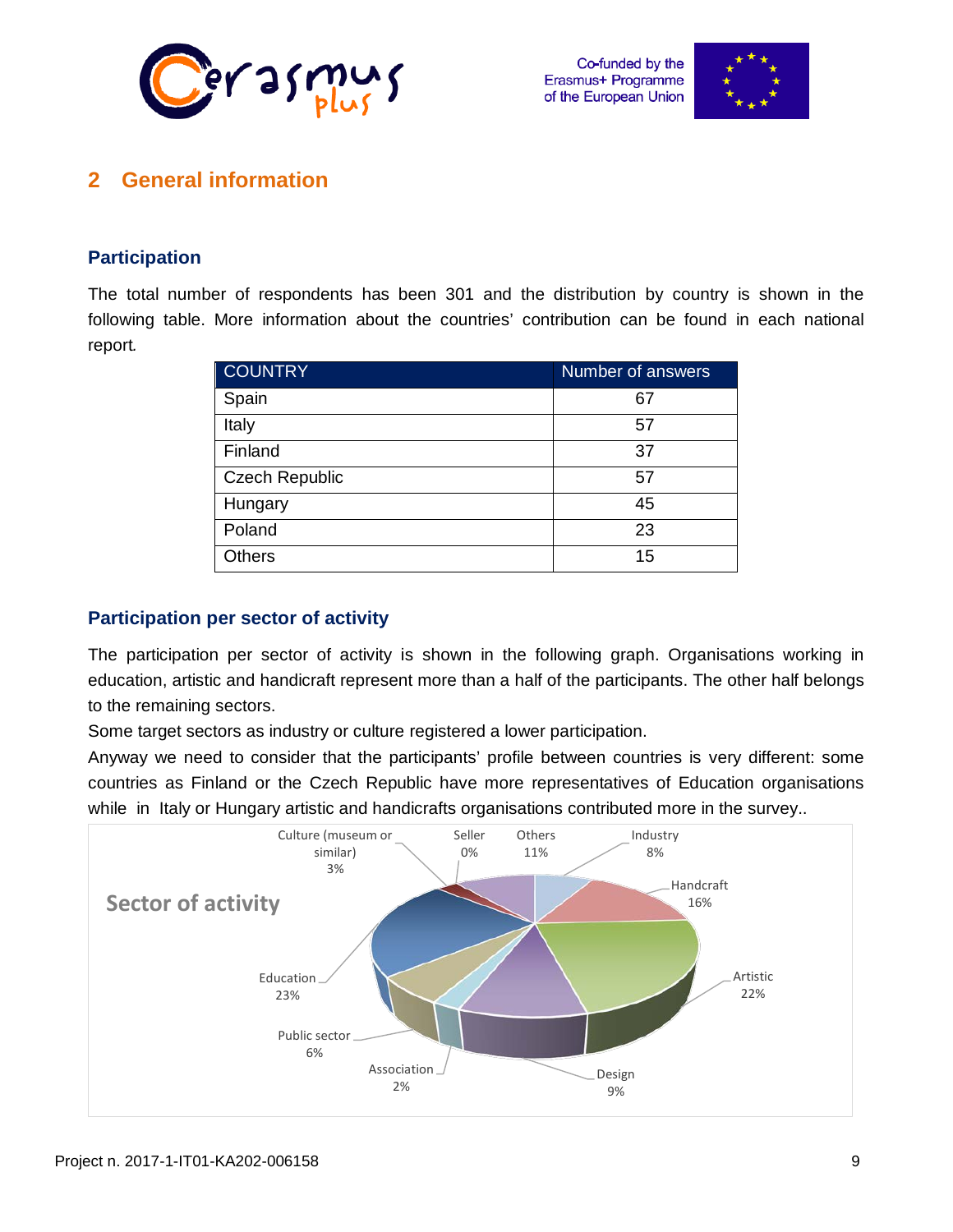



| Sector/Country              | Spain | <b>Czech</b><br><b>Republic</b> | <b>Finland</b> | Hungary | <b>Italy</b>   | Poland         | <b>Others</b>  |
|-----------------------------|-------|---------------------------------|----------------|---------|----------------|----------------|----------------|
| Industry                    | 5     | 10                              | $\overline{0}$ | 0       | 0              | $\overline{7}$ | $\overline{0}$ |
| Handicraft                  | 11    | 9                               | 6              | 3       | 14             | $\overline{0}$ | $\overline{2}$ |
| Artistic                    | 7     | 8                               | 15             | 19      | 8              | $\mathbf 0$    | 5              |
| Design                      | 8     | 0                               | $\overline{0}$ | 16      | $\overline{2}$ | $\overline{0}$ | $\mathbf 0$    |
| Association                 | 4     | 0                               | $\overline{0}$ | 0       | $\overline{2}$ | $\overline{0}$ | $\overline{0}$ |
| Public sector               | 5     |                                 | $\overline{0}$ | 0       | 8              | $\overline{2}$ | $\overline{0}$ |
| Education                   | 16    | 22                              | 9              | 7       | 10             | $\Omega$       | 8              |
| Culture (museum or similar) | 5     | 0                               | $\overline{0}$ | 0       | 3              | $\Omega$       | $\overline{0}$ |
| Seller / retailer           | 0     | 0                               | $\overline{0}$ | 0       | 0              | $\overline{0}$ | $\overline{0}$ |
| <b>Others</b>               | 7     | ⇁                               | 7              | 0       | 10             | 14             | $\mathbf 0$    |

About the field of activity, more than a half of responders have chosen the option "Other" and they have specified reference sector.

The other half are direct educators (coherently with the high number of participants from the education sector), and direct producers that represent handicrafts and artistic sectors.

The distribution is shown in the next figure.

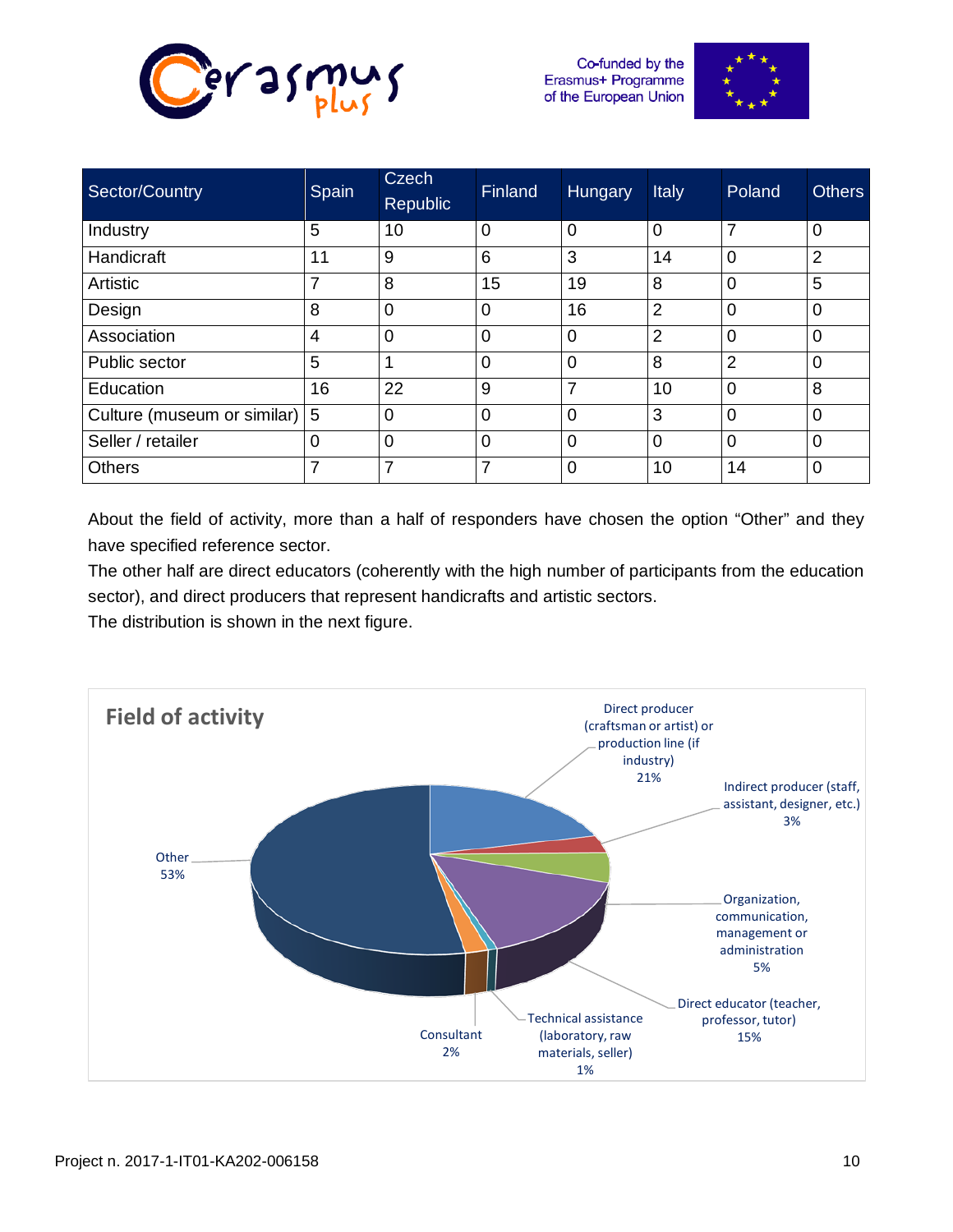



#### **Participation per study's level**

The following graph shows the participation per educational level.

The results show that most of the respondents (about two third) have had specific training in ceramics. About these data, it is interesting to notice that, as we can see from the figure that specifies the kind studies, most of them are related to non formal education.





This situation remarks the need for including these disciplines in formal education.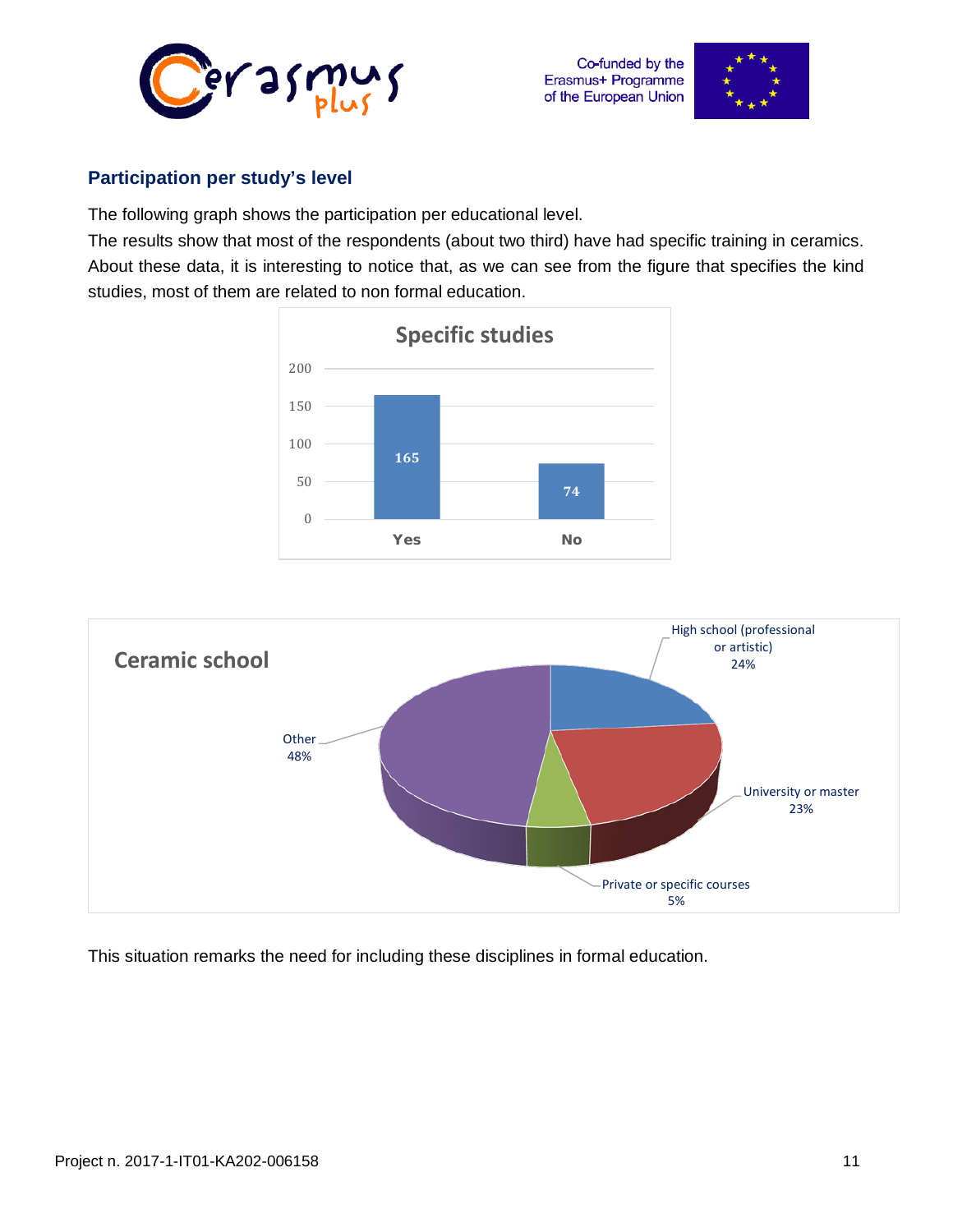



## <span id="page-11-0"></span>**3 Main results**

#### **General profile**



The results show that all groups of abilities have been highly scored (the minimum is 3.87) and the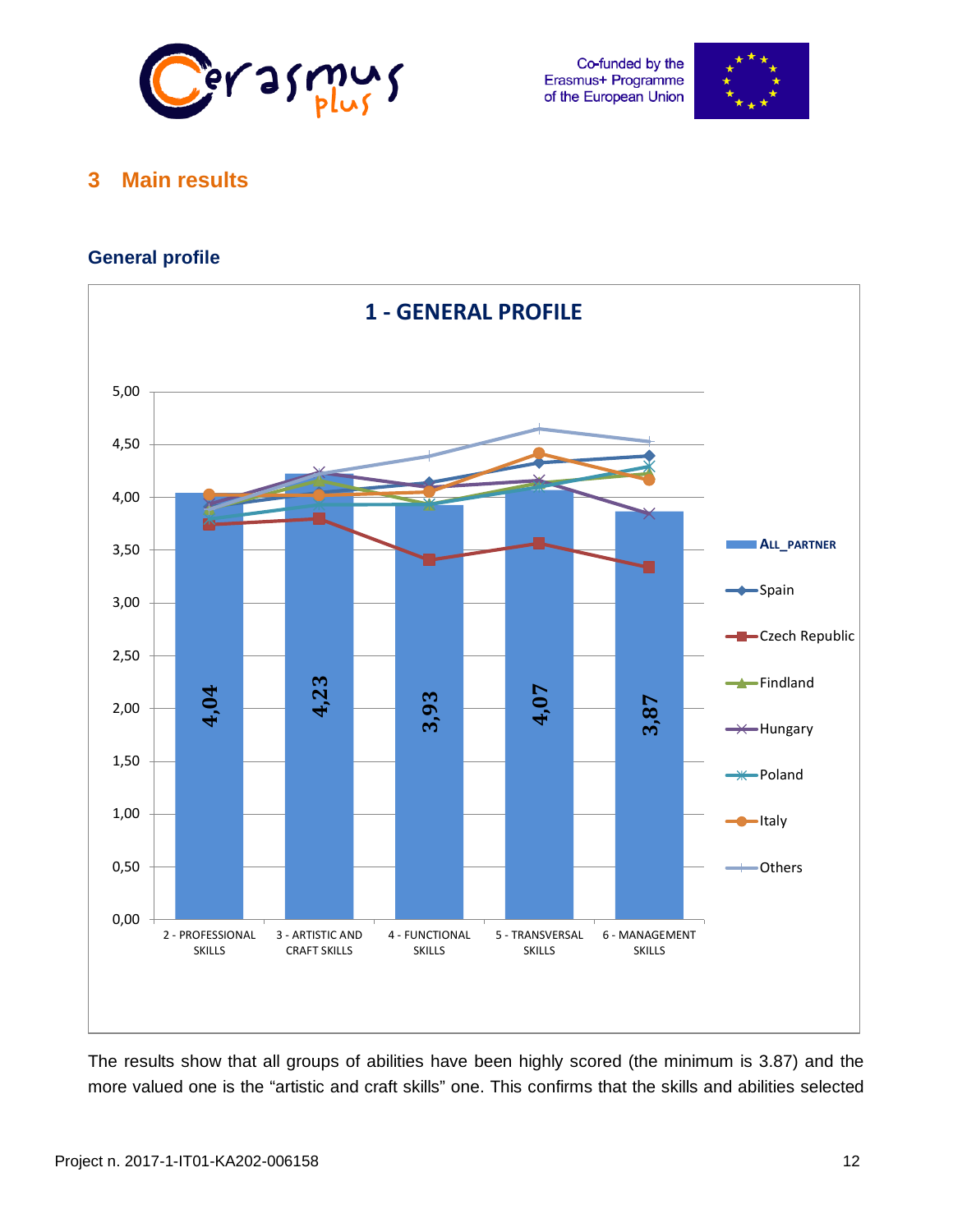



by the partnership to be included in the questionnaire are very close to the professional profile ceramic stakeholders and key actors are looking for.

Per countries, the Czech Republic show lower rates than others especially in non-specific skills, maybe because of the high number of students with low experience in production tasks who have participated in the survey.

On the other hand, the countries different than the partner ones (mentioned as "Other" in the graph) show the opposite profile: they valued more management and transversal skills.



#### **Professional skills**

The figure above shows the assessment of professional skills: among these ones, technical skills are the most valued for the participants, followed by three-dimensional skills and creativity and innovation skills.

The results define a very skilled professional (all skills have been highly scored) able of planning and producing high-quality pieces and being creative and innovator when solving problems and facing new challenges.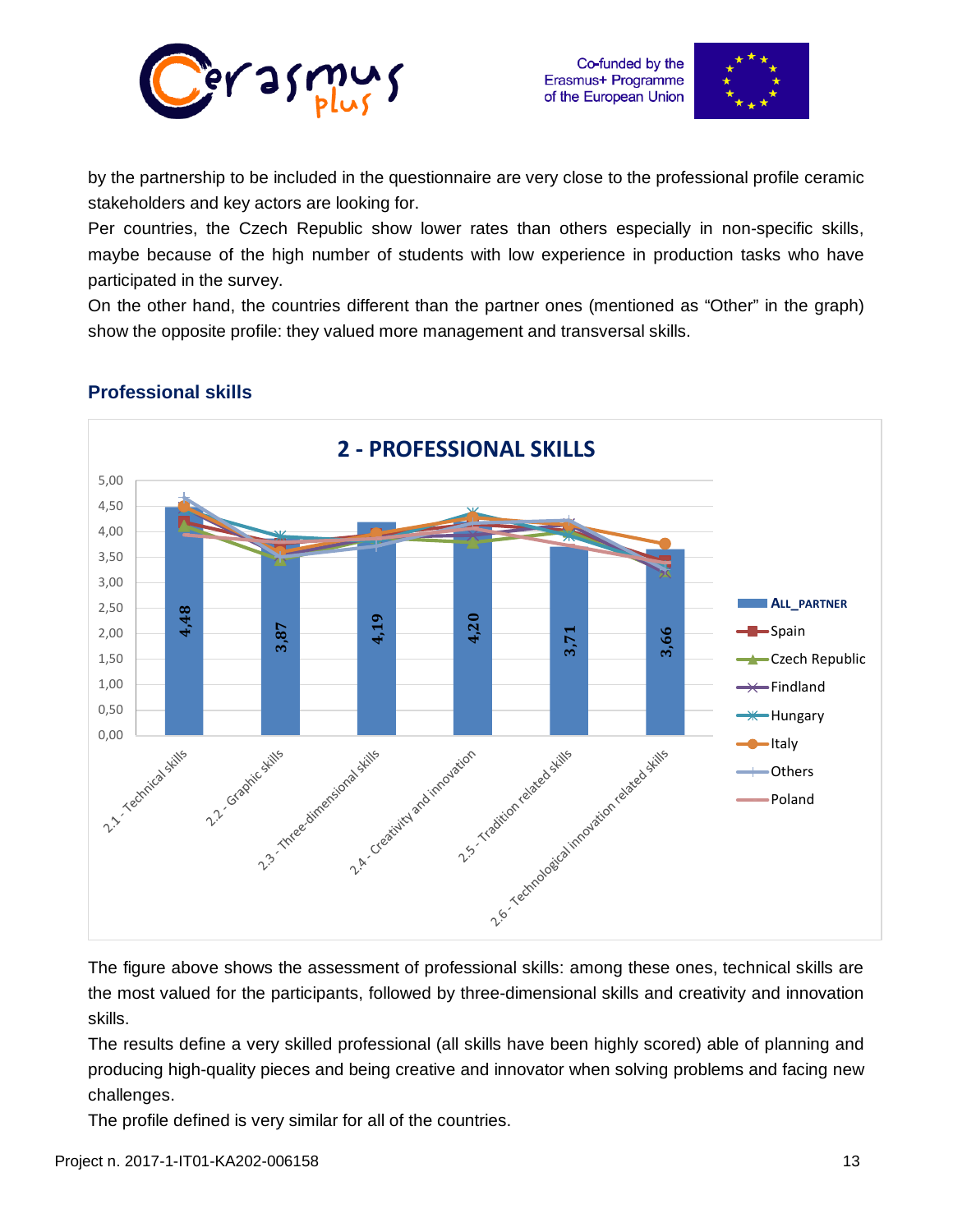



#### **Artistic and craft skills**

This group of skills has been highly scored, but the design skills have been valued less than the others. This shows that producing artistic pieces is more important than usability is. In this group, we can see differences between countries, that we could relate with the different profile of participants in survey.



According to the perspective of craftsmanship, artistic competences is valued more than functionality (design) or mastery in the execution of different techniques.

As shown in **Annex O2**, the results for this group of skills show important differences with reference to sectors of activity. This difference is more relevant if we consider the different countries due to the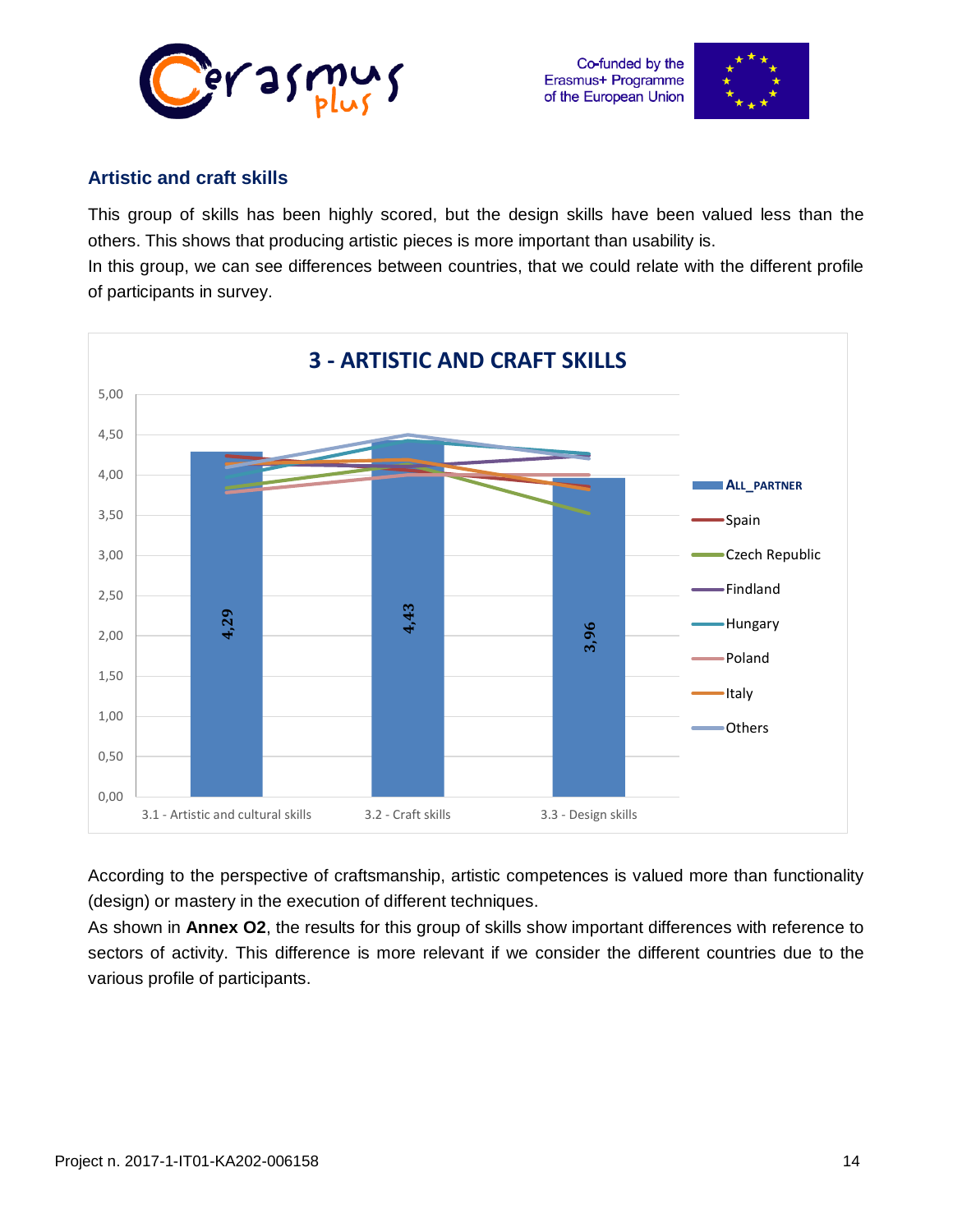



## **Functional skills**



About functional abilities, they have been considered very important. It is important to notice that the Czech assessment for these skills shows a lower result comparing it to the one of the other participating countries, and the highest score for the relationship management has been achieved in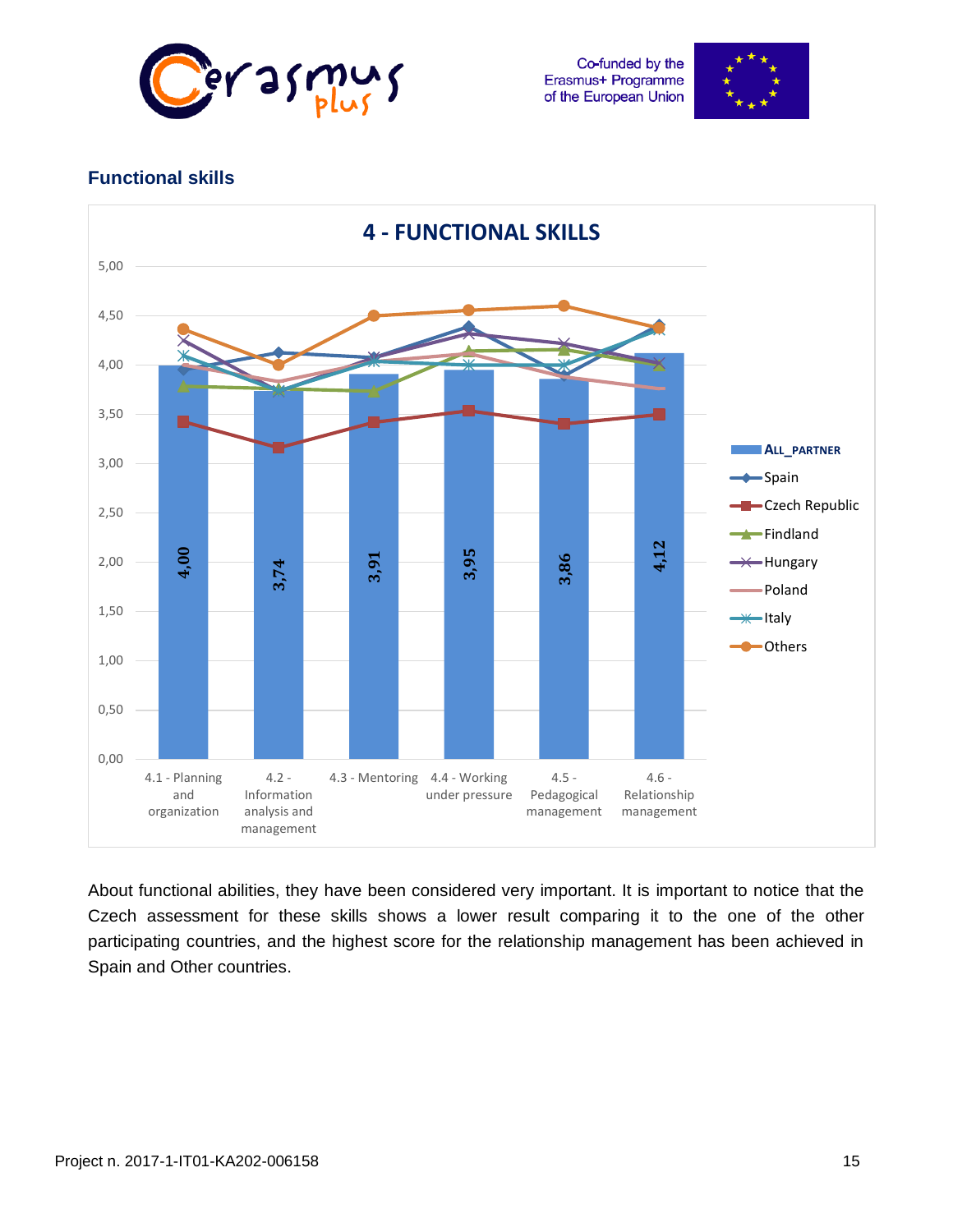



#### **Transversal skills**



All transversal skills gained a high score, as already seen in the general profile. The assessment put the focus again on the ability to maintain an active business: the relevance of taking care of relationships with suppliers and customers and, highlighting communication and teamwork, the importance of cooperation for assuring businesses good performance.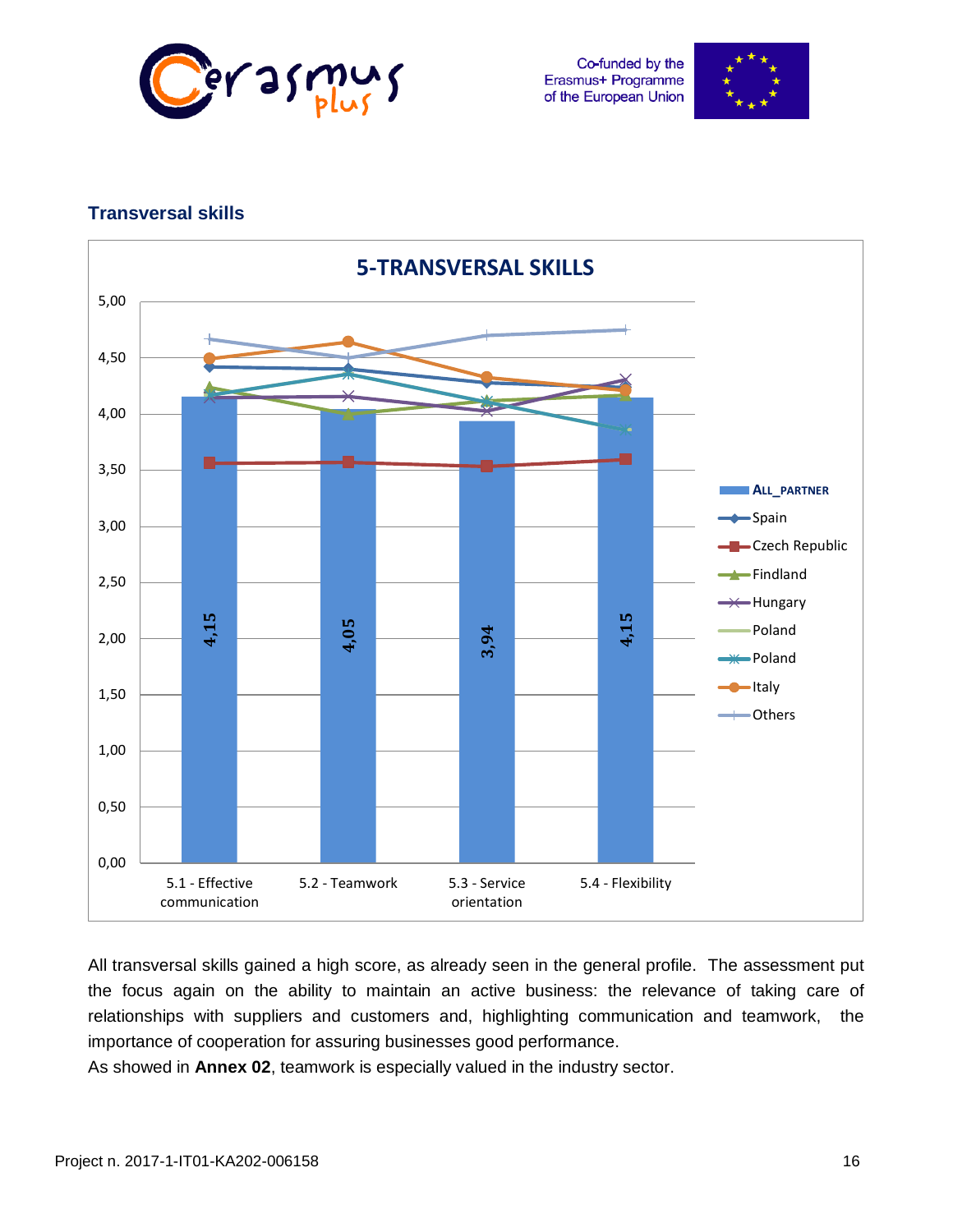



#### **Management skills**



Management skills have been highly valued in all countries except Czech Republic and Hungary. This difference could be related to the different profile of participants, more craftmen and artists for the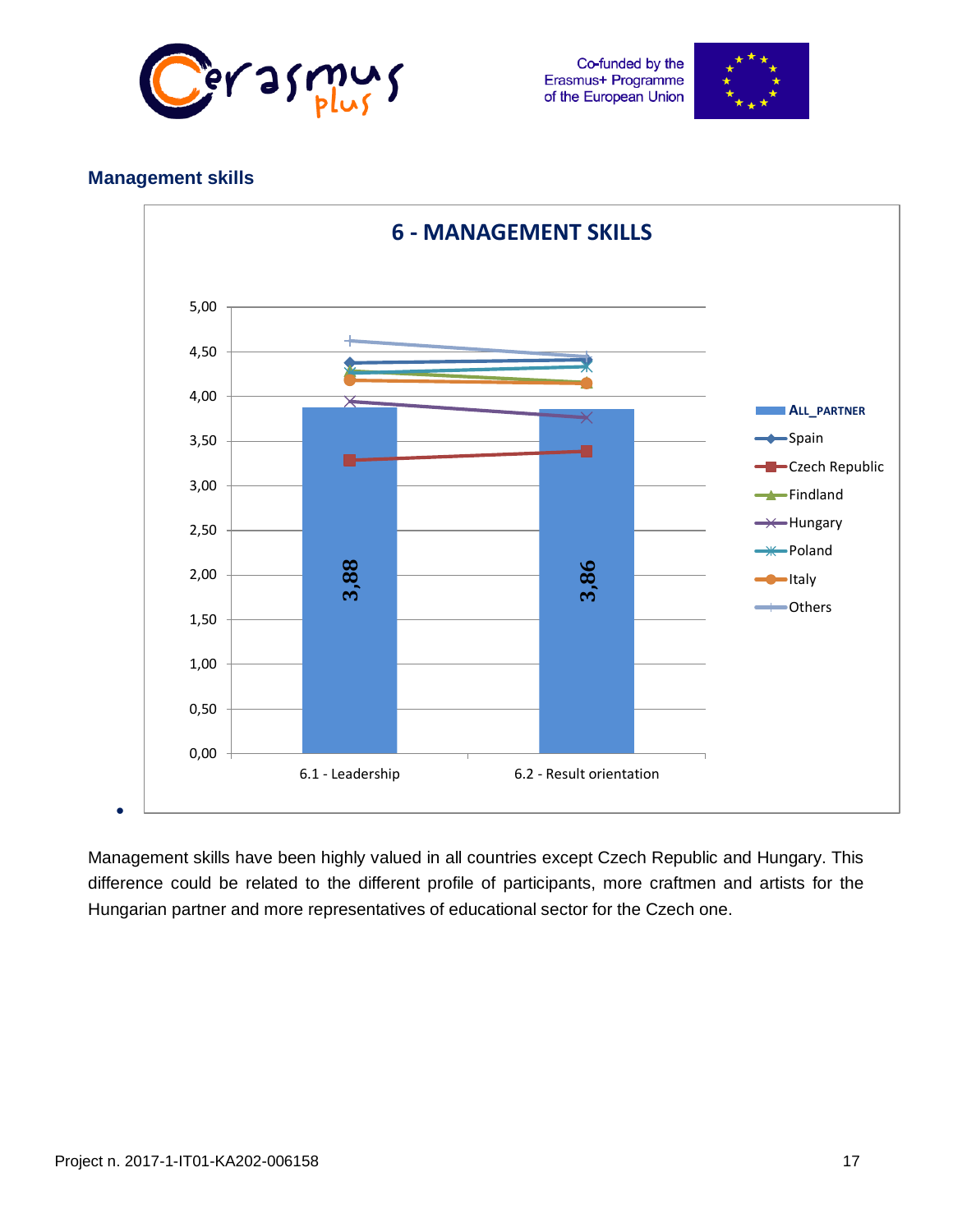



## <span id="page-17-0"></span>**4 Main training needs**

The table in **Annex 03** show the skills whose average score is higher than 4 (red shadowed), so as to be considered important in the subsequent elaboration of VET curricula. In red the table shows the 10 most valued for each activity sector.

From the analysis of the table we can observe that:

- all technical and working with pressure skills are included in the group scoring more than 4;
- none of the technological and innovation related skills, pedagogical management skills, information analysis and management one is included in the group.

As a general summary of skills, the ten most valued have been:

|                |                 | Number Reference Description of the skill                             | Average<br>rate |  |
|----------------|-----------------|-----------------------------------------------------------------------|-----------------|--|
| 1              | 10 <sub>g</sub> | g. Carrying out ceramic firing according to the technical             | 4,37            |  |
|                |                 | specifications and materials of the project.                          |                 |  |
| 2              | 24b             | b. Knowledge of the work tools (potter's wheel, wire                  | 4,35            |  |
|                |                 | drawing, clay extruder, etc.)                                         |                 |  |
| 3              | 24a             | Manual and sculptural skills and competence<br>a.                     | 4,33            |  |
| 4              | 41c             | c. Assuming responsibility in fulfilment of commitments               | 4,30            |  |
|                |                 | acquired.                                                             |                 |  |
|                | 10a             | a. Interpreting the requirements, referring both to the               |                 |  |
| 5              |                 | process and the product ordered and selecting the most $ 4,29\rangle$ |                 |  |
|                |                 | appropriate and useful procedures for the realisation.                |                 |  |
| 6              | 24e             | Practice<br>and experience in<br>laboratory<br>and<br>е.              | 4,29            |  |
|                |                 | workshops                                                             |                 |  |
| $\overline{7}$ | 10 <sub>b</sub> | b. Defining the formal, functional, plastic, technical and            | 4,26            |  |
|                |                 | material specifications of a given project or assignment.             |                 |  |
| 8              | 50d             | Recognising mistakes and/or failures and learning<br>d.               | 4,26            |  |
|                |                 | from them.                                                            |                 |  |
| 9              | 10 <sub>c</sub> | c. Formulating compositions and preparing pastes,                     |                 |  |
|                |                 | enamels<br>and<br>ceramic colours,<br>qualitatively<br>and            | 4,23            |  |
|                |                 | quantitatively appropriate to the specifications of the               |                 |  |
|                |                 | project.                                                              |                 |  |
|                | 16a             | Contributing to the development of ideas, sharing<br>a.               |                 |  |
| 10             |                 | best practices based on previous experience and 4,18                  |                 |  |
|                |                 | personal contributions as a result of their research.                 |                 |  |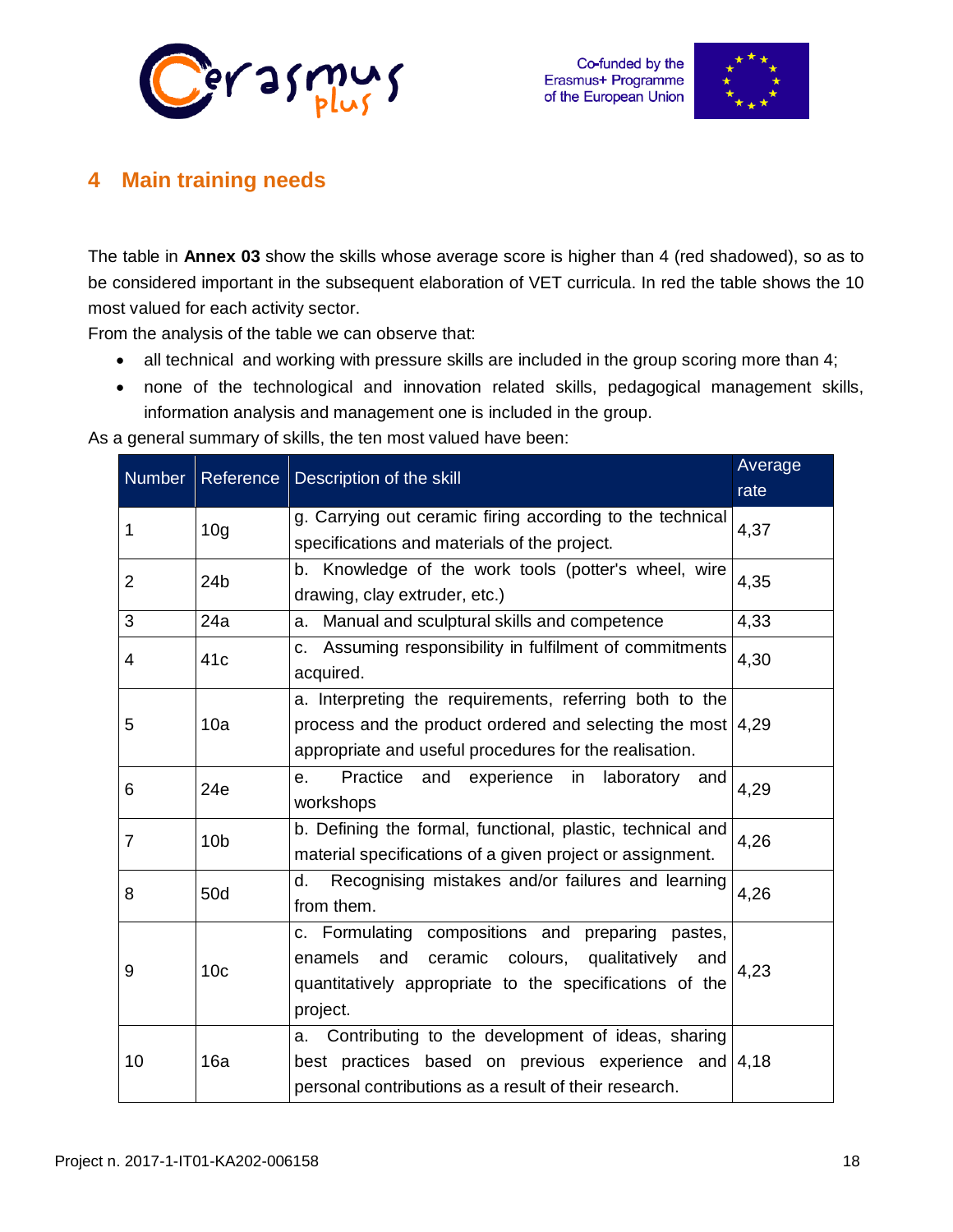



Four of the top 10 skills belong to the **technical skills group** (number 10) and three to the craft skills group. This results allowed us to notice the need for an highly qualified professional, with expertise and experience in the fulfilment of the production requirements.

#### <span id="page-18-0"></span>**4.1 Main training needs per sector**

The results related to the **industry sector** records the most relevant deviation from the general ranking:

- **technical skills** have been rated differently, only some skills have been considered important (rate higher than 4);
- almost none of the **craft and culture skills** are included in the group of skills scoring more than 4;
- **teamwork skills** have been one of the most valued groups.

These differences show that the industrial sector is less interested in what the professional can do by himself and more in the final result.

The **artistic and design sectors** show more interest in **creativity and innovation skills**: all these skills have been valued above 4.

**Association and public ones** are the sectors that value the most the functional skills, especially planning and organisation and information analysis. The **public sector** values also the skills relates to teaching as mentoring and relationship management.

The **education sector** put the focus on artistic and craft skills maybe because most of the participants are from art schools.

The **culture sector** have rated all the **transversal and management** skills as really relevant.

#### <span id="page-18-1"></span>**4.2 Main training needs per country**

The table in **Annex 04** shows the most scored skills per country (marked as before).According to these results we can share some observations about main trianing needs.

For all countries except the Czech Republic and Poland, all **technical skills** and most of the **artistic and craft skills** are included in the group scoring more than 4. The artistic an craft skills including for most of the countries some of the top 10 skills already mentioned, especially in those country where the survey registered a high participation from artist and handicraft sector as Hungary and Italy. The **graphics skills** received a low score in all contries.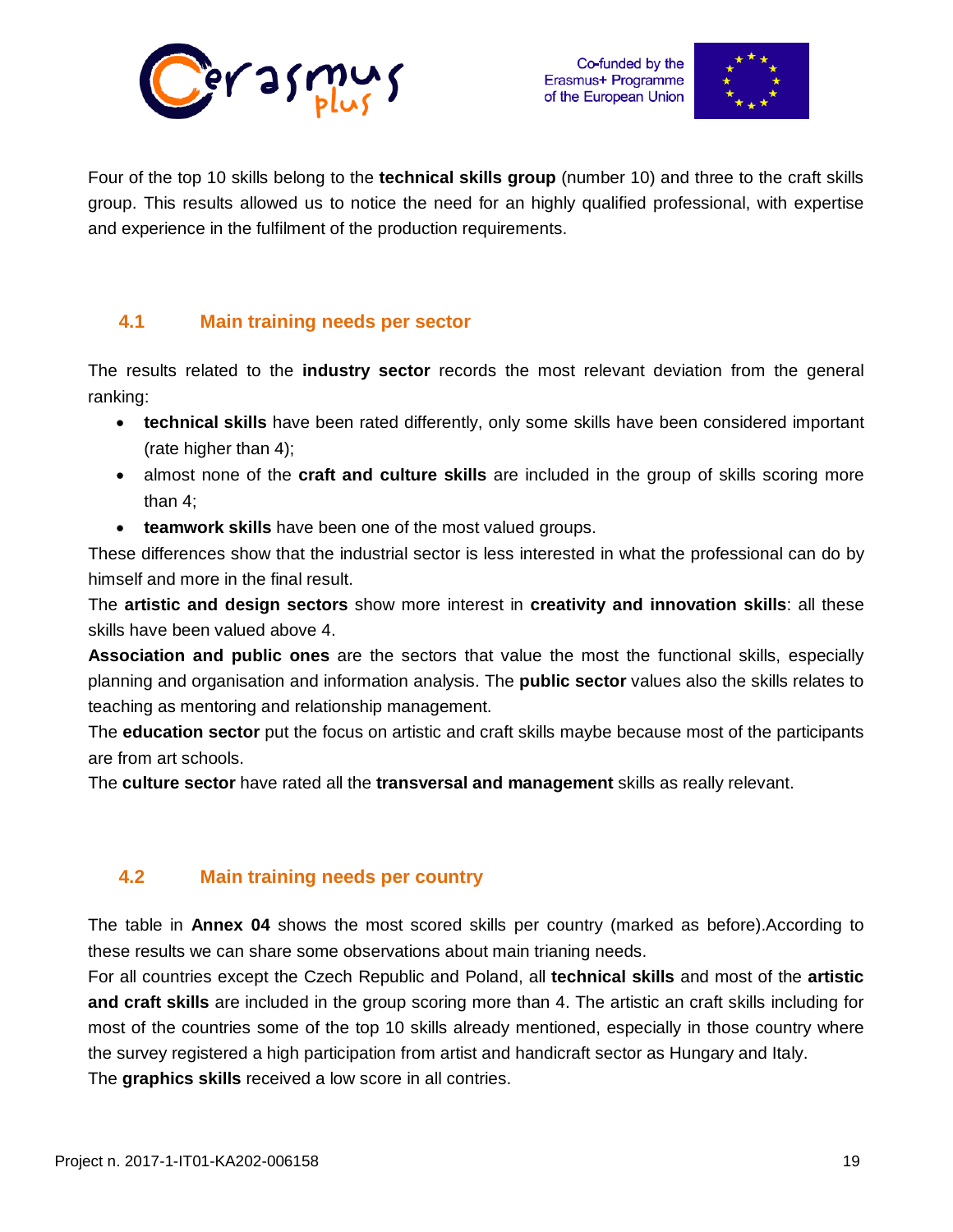



Regarding **functional skills**, the **information analysis** is considered as the less important in every country; on the contrary **working under pressure** skills have been scored as very relevant except for Czech Republic and Finland. For Hungary and Spain some of the top 10 skills belong to this group. **Mentoring** is one of the top 10 skills for Other countries.

The **transversal skills** are very important for Spain, Italy and Other countries and some of them iare in the top 10 group.

Specifially **teamwork** has been considered very important for all countries

Spain and Other countries assessed as very important all Leadership skills. The **result orientation** is relevant as skill for all countries except Czech Republic.